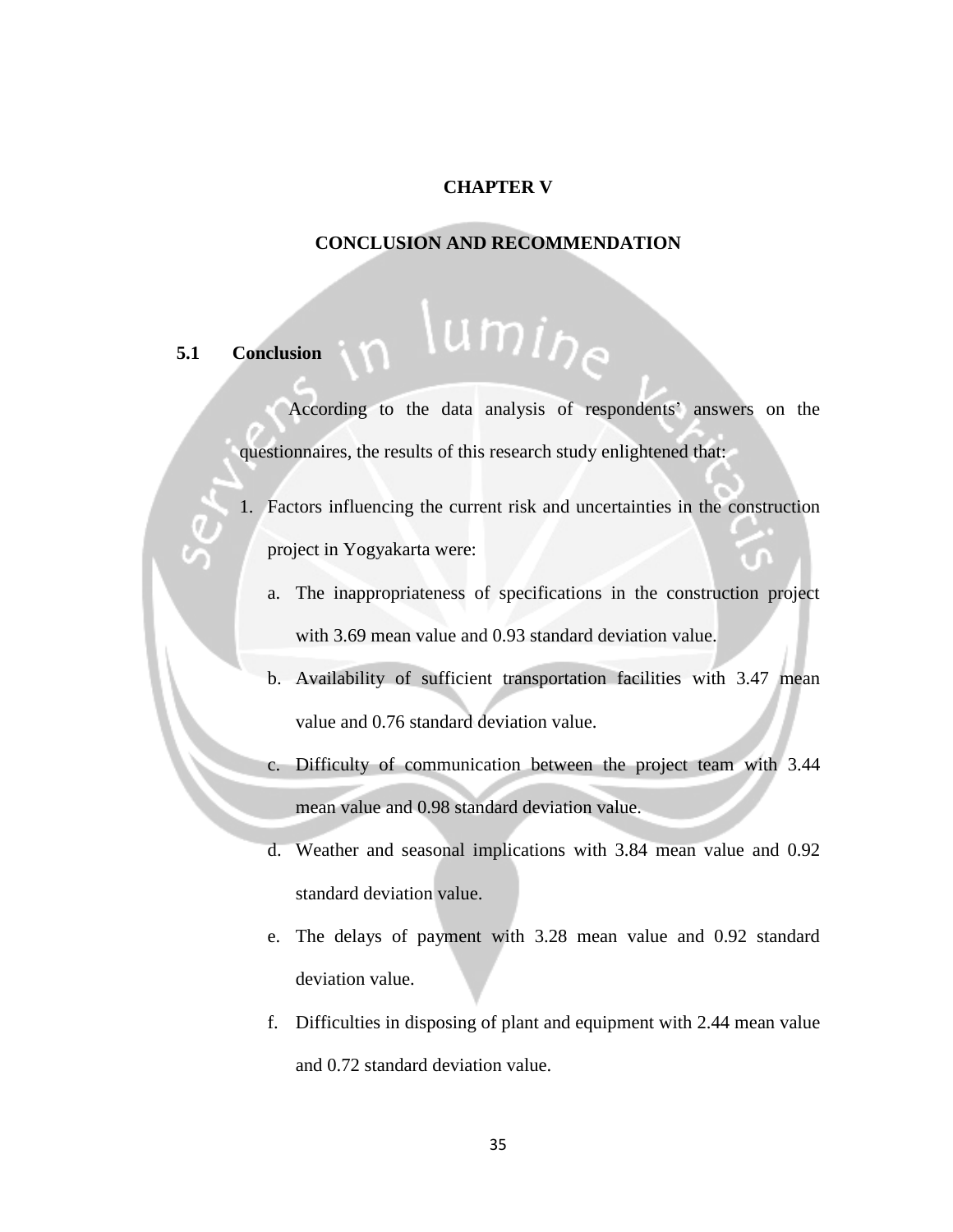Based on the respondents' answers, insufficiently skilled staff was the most common source of risks in the construction project with 3.41 mean value and 0.80 standard deviation value. It would cause the difficulty of communication among the project team that was able to lead to the inappropriateness of specifications in the construction project.

2. The most applied risk responses in the construction project in Yogyakarta were risk monitoring and risk transfer. This result could be obtained according to the respondents' answers that the first rank of responses to risk identification was to monitor the risks and prepare contingency plans. It was valued with 3.5 mean value and 0.76 standard deviation value. The next rank was to transfer the risks by purchasing insurance. This response was valued with 3.13 mean value and 1.13 standard deviation value. Most of the respondents preferred to monitor the risks and then prepare the contingency plans as the alternative courses of action before the risk event occurs. The perception of respondents in this research study was mostly based on respondents' knowledge and experiences in the construction industry.

### **5.2 Recommendations**

1. It is essential for the contractors and consultant companies to understand deeply about the risk management so that both of the contractors and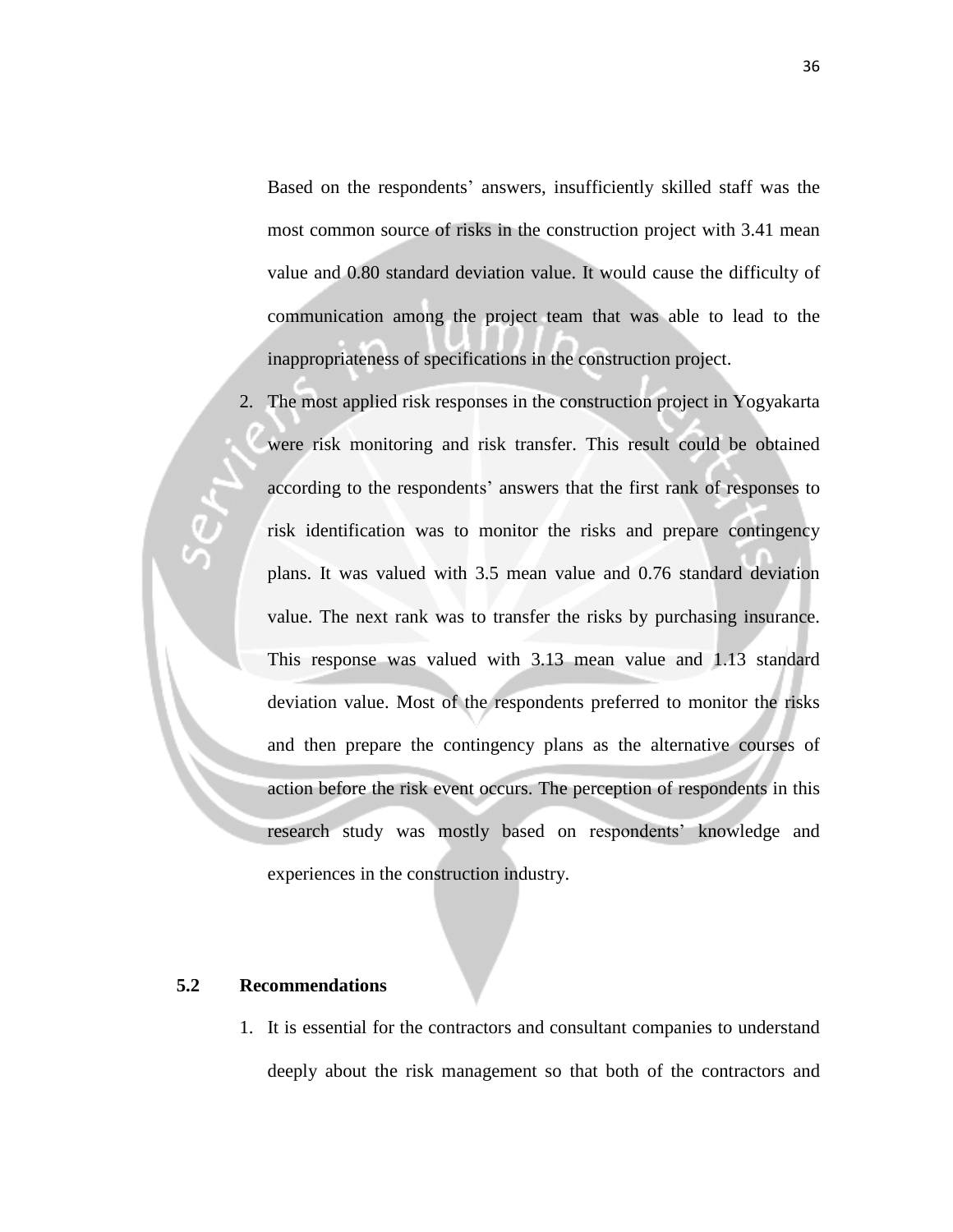consultants can get more potential benefits by minimizing and avoiding the risks in construction project activities.

2. Further research study, it is essential to conduct a study in different cities in Indonesia in order to help contractors and consultants in deciding actions to avoid, handle, and control risks under different circumstances.

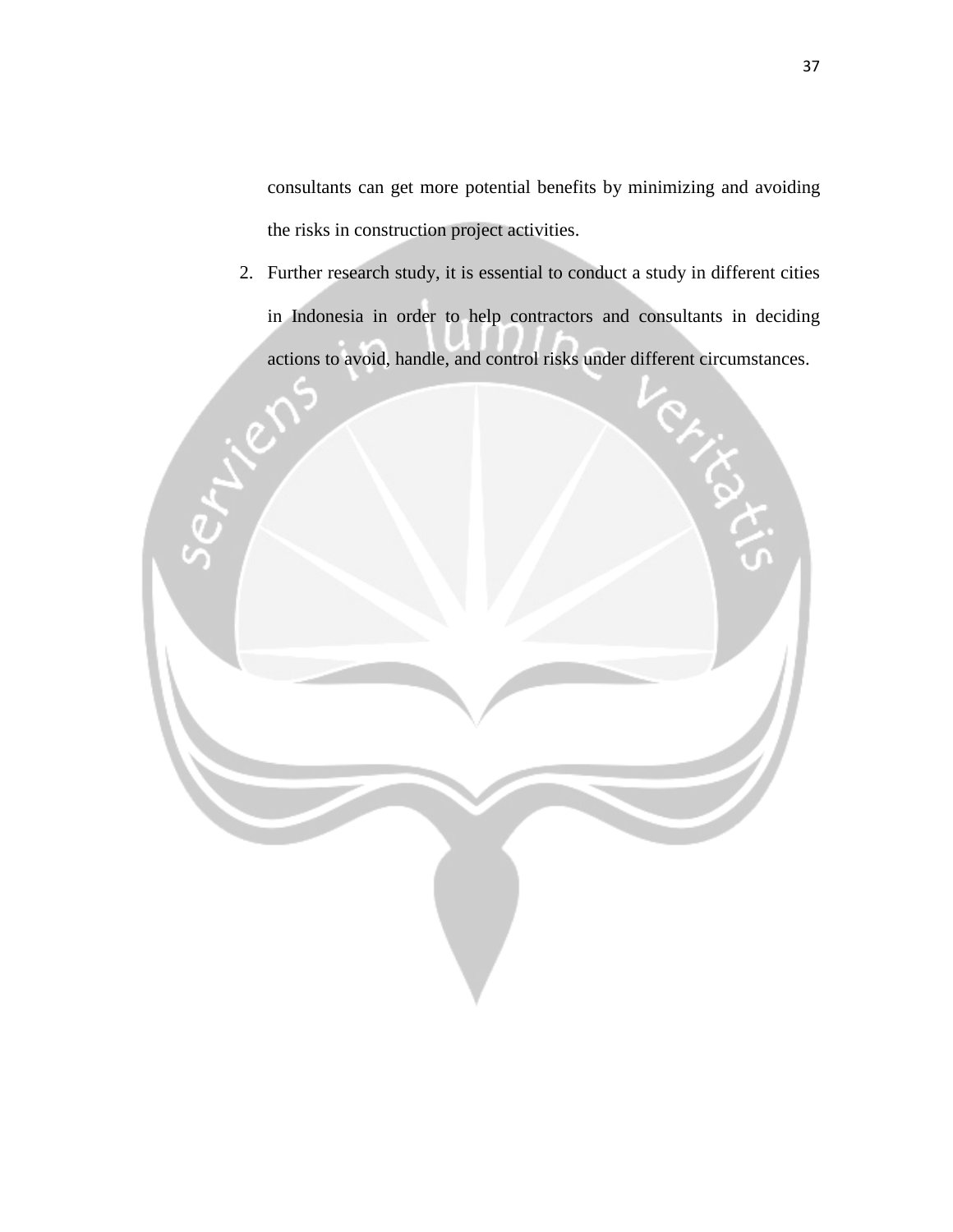#### **REFERENCES**

- Mudzakir, I. (2015). *Sektor Konstruksi Berkontribusi 9.88% Terhadap GDB (Gross Domestic Bruto)*. Retrieved on Wednesday, August 24th, 2016 from http://www.beritasatu.com/ekonomi/272135-sektor-konstruksi-berkontribusi-988-persen-terhadap-gdb.html
- Kartam, N.A., & Kartam, S.A. (2001). Risk and its management in the Kuwaiti construction industry: a contractors' perspective. *International Journal of Project Management*, 19(6), 325-335.
- Flanagan, R., & Norman, G. (2006). *Risk management and construction*. Oxford: Blackwell Scientific Publications.
- Shakil, S. Malek, Nazneen, I. Pathan, and Haaris, Mal. (2013). *Risk Management in Construction Industry Indian Journal of Applied Research*, Vol.III, Issue.VI June 2013.
- Junior, R.Rabechini, Monteiro de Carvalho, Marly. (2011). *Understanding the Impact of Project Risk Management on Project Performance: an Empirical Study*, Vol 8, Special Issue ALTEC 2011.
- Institution of Civil Engineers and the Actuarial Profession. (2005). *Risk analysis and management for projects (RAMP)*. 2nd ed. Institution of Civil Engineers and the Actuarial Profession. London: Thomas Telford Ltd.
- Schieg, Martin. (2006). *Risk Management in Construction Project Management*. International Journal of Project Management 7(2):77-83. January 2006.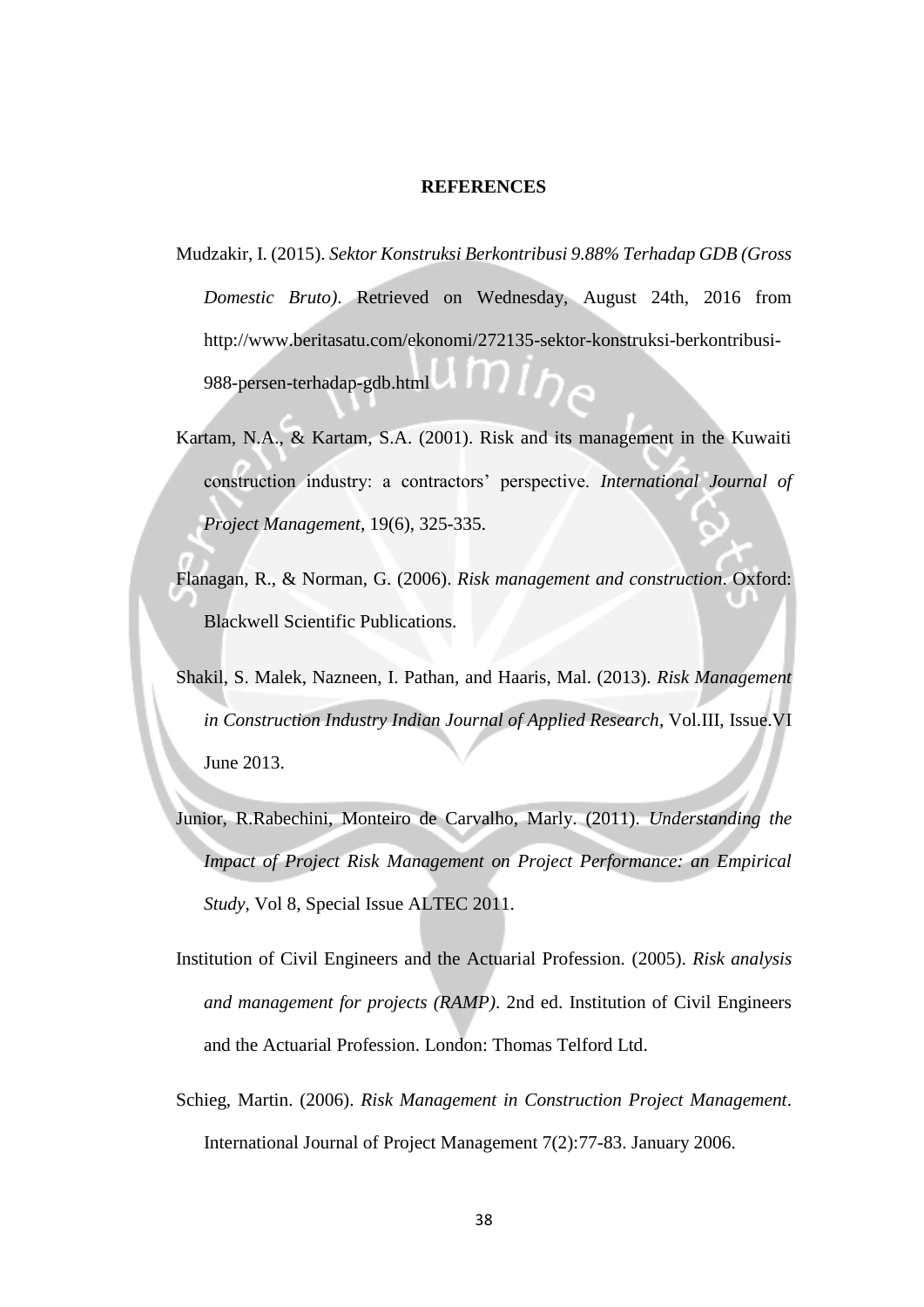- Mazouni, M.H. (2008). *For Better Management Approach Risk: From the Ontological modeling of the process Accidental Interactive System question Decision*. Thèse de Doctorat de l'Institut National Polytechnique de Lorraine, Université de Nancy.
- Wood, G. D., and Ellis, R. C. T. (2003). *Risk management practices of leading UK cost consults*. Eng., Constr., Archit. Manage*.*, 104, 254–262.
- Mehmood, A., Ehsan, Dr. N., Mirza, E., Ishaque, A. (2010). *Risk Management in construction industry*.
- Perera, J. & Holsomback, J. (2005). *An integrated risk management tool and process, Aerospace Conference*, 2005 IEEE, vol., no., pp.129-136, 5-12 March.
- Cf. Marc Diederichs. *Risikomanagement und Risikocontrolling*, Verlag Vahlen, 2004, p. 14.
- Baker, S., Ponniah, D., and Smith, S. (1999). *Survey of Risk Management in Major U.K. Companies*, ASCE Journal of Professional Issues in Engineering Education and Practice, 125(3), pp. 94-102.
- Kamane, S., & Mahadik, S. (n.d.). *Risk Management in Construction Industry*. Journal of Mechanical and Civil Engineering, 59-65.
- Tah, J. y Carr, V. (2001). *Knowledge-Based Approach to Construction Project Risk Management.* Journal of Computing in Civil Engineering, 15(3), 170-177.